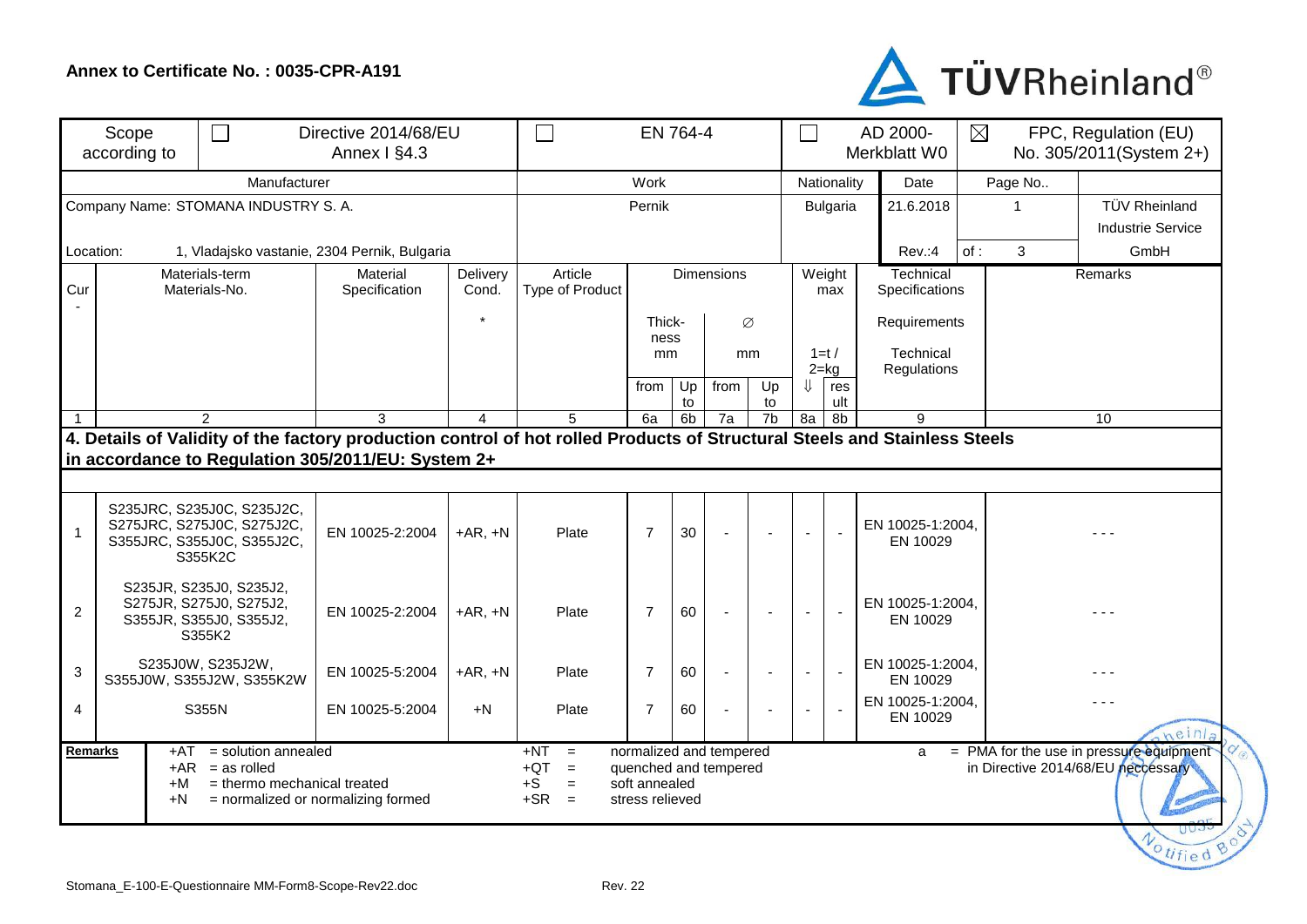## **Annex to Certificate No. : 0035-CPR-A191**



| Scope<br>according to                |                                 | $\Box$<br>Directive 2014/68/EU                                                                                                                                                    | EN 764-4                                                                                                                  |                                                                                      |                            |                   |                | AD 2000-<br>$\Box$<br>Merkblatt W0 |                |                          | $\boxtimes$<br>FPC, Regulation (EU)<br>No. 305/2011(System 2+) |                                   |                                                                                                      |   |                                        |
|--------------------------------------|---------------------------------|-----------------------------------------------------------------------------------------------------------------------------------------------------------------------------------|---------------------------------------------------------------------------------------------------------------------------|--------------------------------------------------------------------------------------|----------------------------|-------------------|----------------|------------------------------------|----------------|--------------------------|----------------------------------------------------------------|-----------------------------------|------------------------------------------------------------------------------------------------------|---|----------------------------------------|
|                                      |                                 | Work                                                                                                                                                                              |                                                                                                                           |                                                                                      |                            |                   | Nationality    |                                    | Date           |                          | Page No                                                        |                                   |                                                                                                      |   |                                        |
| Company Name: STOMANA INDUSTRY S. A. |                                 |                                                                                                                                                                                   |                                                                                                                           |                                                                                      |                            | Pernik            |                |                                    |                | Bulgaria                 |                                                                | 21.6.2018                         | 2                                                                                                    |   | <b>TÜV Rheinland</b>                   |
|                                      |                                 |                                                                                                                                                                                   |                                                                                                                           |                                                                                      |                            |                   |                |                                    |                |                          |                                                                | <b>Industrie Service</b>          |                                                                                                      |   |                                        |
| Location:                            |                                 |                                                                                                                                                                                   | 1, Vladajsko vastanie, 2304 Pernik, Bulgaria                                                                              |                                                                                      |                            |                   |                |                                    |                |                          |                                                                | Rev.:4                            | of:                                                                                                  | 3 | GmbH                                   |
| Cur                                  | Materials-term<br>Materials-No. |                                                                                                                                                                                   | Material<br>Specification                                                                                                 | Delivery<br>Cond.                                                                    | Article<br>Type of Product | <b>Dimensions</b> |                |                                    |                | Weight<br>max            |                                                                | Technical                         | Specifications                                                                                       |   | Remarks                                |
|                                      |                                 |                                                                                                                                                                                   |                                                                                                                           |                                                                                      | Thick-<br>Ø                |                   | Requirements   |                                    |                |                          |                                                                |                                   |                                                                                                      |   |                                        |
|                                      |                                 |                                                                                                                                                                                   |                                                                                                                           |                                                                                      |                            | ness<br>mm        |                |                                    | mm             | Technical<br>$1=t/$      |                                                                |                                   |                                                                                                      |   |                                        |
|                                      |                                 |                                                                                                                                                                                   |                                                                                                                           |                                                                                      |                            |                   |                |                                    |                |                          | $2 = kg$                                                       | Regulations                       |                                                                                                      |   |                                        |
|                                      |                                 |                                                                                                                                                                                   |                                                                                                                           |                                                                                      |                            | from              | Up<br>to       | from                               | Up<br>to       | ⇓                        | res<br>ult                                                     |                                   |                                                                                                      |   |                                        |
|                                      |                                 | $\mathcal{P}$                                                                                                                                                                     | 3                                                                                                                         | $\overline{4}$                                                                       | 5                          | 6a                | 6 <sub>b</sub> | 7a                                 | 7 <sub>b</sub> | 8a                       | 8 <sub>b</sub>                                                 | 9                                 |                                                                                                      |   | 10                                     |
|                                      |                                 |                                                                                                                                                                                   | 4. Details of Validity of the factory production control of hot rolled Products of Structural Steels and Stainless Steels |                                                                                      |                            |                   |                |                                    |                |                          |                                                                |                                   |                                                                                                      |   |                                        |
|                                      |                                 |                                                                                                                                                                                   | in accordance to Regulation 305/2011/EU: System 2+                                                                        |                                                                                      |                            |                   |                |                                    |                |                          |                                                                |                                   |                                                                                                      |   |                                        |
|                                      |                                 |                                                                                                                                                                                   |                                                                                                                           |                                                                                      |                            |                   |                |                                    |                |                          |                                                                |                                   |                                                                                                      |   |                                        |
| 5                                    |                                 | S235JR, S235J0, S235J2,<br>S235JRC, S235J0C, S235J2C,<br>S275JR, S275J0, S275J2,<br>S275JRC, S275J0C, S275J2C,<br>S355JR, S355J0, S355J2,<br>S355K2, S355JRC, S355J0C,<br>S355J2C | EN 10025-2:2004                                                                                                           | $+AR, +N$                                                                            | Round                      |                   | $\sim$         | 22                                 | 120            |                          | $\sim$                                                         | EN 10025-1:2004,<br>EN 10060      |                                                                                                      |   |                                        |
| 6                                    |                                 | S235JR, S235J0, S235J2,<br>S235JRC, S235J0C, S235J2C,<br>S275JR, S275J0, S275J2,<br>S275JRC, S275J0C, S275J2C,<br>S355JR, S355J0, S355J2,<br>S355K2, S355JRC, S355J0C,<br>S355J2C | EN 10025-2:2004                                                                                                           | $+AR, +N$                                                                            | Angle, equal<br>leg        | 5                 | 12             |                                    |                | $\overline{\phantom{a}}$ |                                                                | EN 10025-1:2004,<br>EN 10056-1/-2 |                                                                                                      |   | Leg length from 60 to 120 mm<br>heinla |
| <b>Remarks</b>                       | +AT<br>+M<br>+N                 | $=$ solution annealed<br>$+AR$ = as rolled<br>= thermo mechanical treated<br>= normalized or normalizing formed                                                                   | $+NT$<br>$=$<br>$+QT$<br>$=$<br>$+S$<br>$=$<br>$+SR =$                                                                    | normalized and tempered<br>quenched and tempered<br>soft annealed<br>stress relieved |                            |                   |                |                                    |                | a                        |                                                                |                                   | = PMA for the use in pressure equipment<br>in Directive 2014/68/EU neccessary<br>0035<br>Votified Bo |   |                                        |